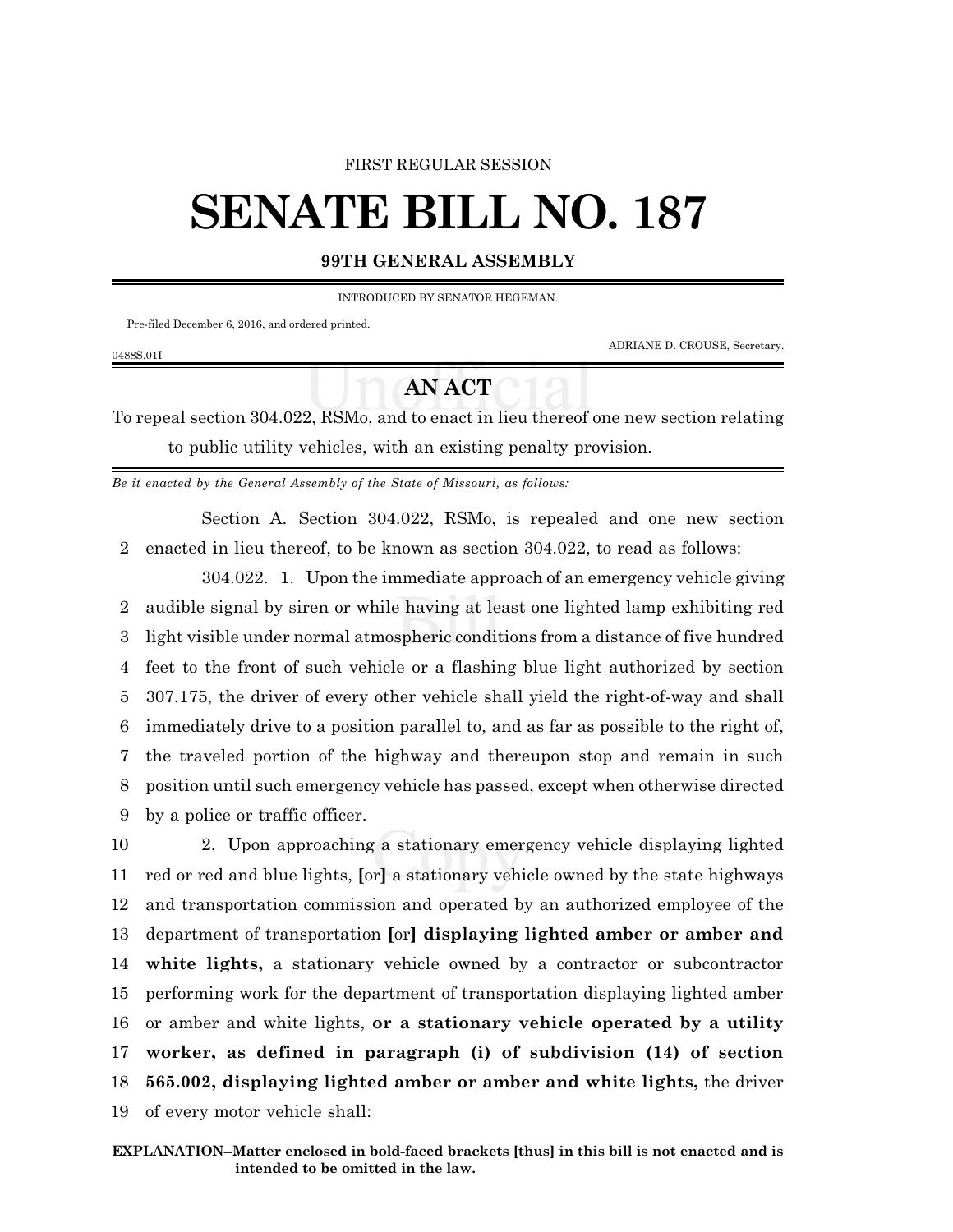(1) Proceed with caution and yield the right-of-way, if possible with due regard to safety and traffic conditions, by making a lane change into a lane not adjacent to that of the stationary vehicle, if on a roadway having at least four lanes with not less than two lanes proceeding in the same direction as the approaching vehicle; or

 (2) Proceed with due caution and reduce the speed of the vehicle, maintaining a safe speed for road conditions, if changing lanes would be unsafe or impossible.

 3. The motorman of every streetcar shall immediately stop such car clear of any intersection and keep it in such position until the emergency vehicle has passed, except as otherwise directed by a police or traffic officer.

4. An "emergency vehicle" is a vehicle of any of the following types:

 (1) A vehicle operated by the state highway patrol, the state water patrol, the Missouri capitol police, a conservation agent, or a state park ranger, those vehicles operated by enforcement personnel of the state highways and transportation commission, police or fire department, sheriff, constable or deputy sheriff, federal law enforcement officer authorized to carry firearms and to make arrests for violations of the laws of the United States, traffic officer or coroner or by a privately owned emergency vehicle company;

 (2) A vehicle operated as an ambulance or operated commercially for the purpose of transporting emergency medical supplies or organs;

 (3) Any vehicle qualifying as an emergency vehicle pursuant to section 307.175;

 (4) Any wrecker, or tow truck or a vehicle owned and operated by a public utility or public service corporation while performing emergency service;

 (5) Any vehicle transporting equipment designed to extricate human beings from the wreckage of a motor vehicle;

 (6) Any vehicle designated to perform emergency functions for a civil defense or emergency management agency established pursuant to the provisions of chapter 44;

 (7) Any vehicle operated by an authorized employee of the department of corrections who, as part of the employee's official duties, is responding to a riot, disturbance, hostage incident, escape or other critical situation where there is the threat of serious physical injury or death, responding to mutual aid call from another criminal justice agency, or in accompanying an ambulance which is transporting an offender to a medical facility;